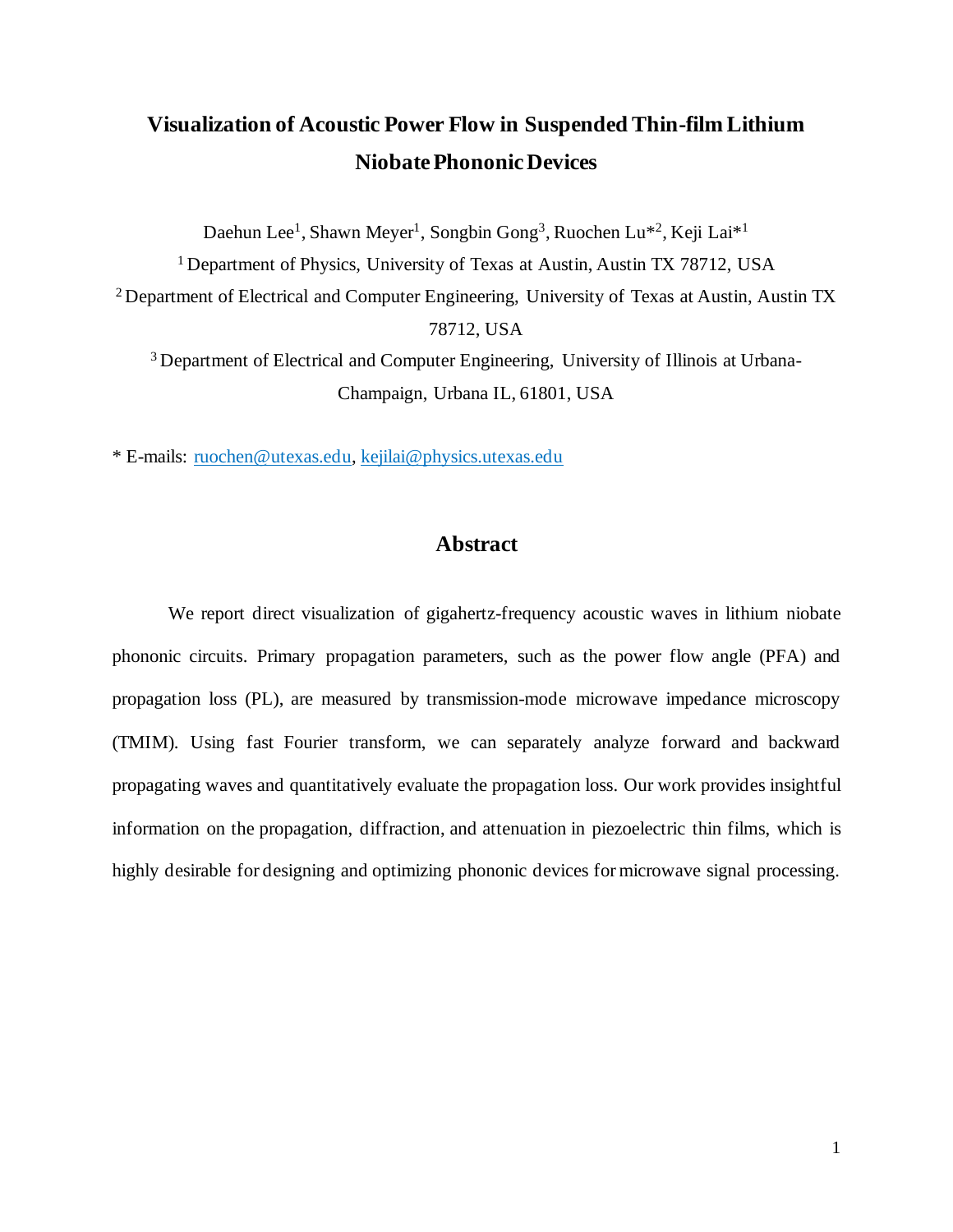Acoustic-wave devices have been the primary radio frequency (RF) mobile front-end filtering solution in the telecommunication industry [1]. Their commercial success is mostly enabled by shorter wavelength and lower damping of the acoustic wave than the electromagnetic counterpart, resulting in compact signal processing elements with low loss and good frequency selectivity [2]. More recently, as 5G communication and beyond moves toward higher frequencies  $(> 3 \text{ GHz})$  and wider bandwidths  $(> 10\%)$  [3], it is not trivial for conventional surface acoustic wave (SAW) [4] and bulk acoustic wave (BAW) [5] platforms to meet the new specifications, as their performance is fundamentally limited by the moderate electromechanical coupling  $(K^2)$  and quality factor  $(Q)$  at higher frequencies [6]. New acoustic platforms with better frequency scalability and simultaneously high  $K^2$  and  $Q$  are thus highly sought after.

In the past decade, Lamb-wave devices in lithium niobate  $(LiNbO<sub>3</sub>)$  single-crystal thin films have been identified as promising candidates for GHz wideband acoustic signal processing [7]. Thanks to the advance of thin-film transfer technology [8], various acoustic elements have been implemented in suspended  $LiNbO<sub>3</sub>$  as mm-wave resonators [9], filters [10, 11], delay lines [12], and amplifiers [13]. Despite the enhanced performance promised by the new platform, it is more challenging to design and optimize GHz acoustic devices in suspended thin-film LiNbO<sub>3</sub> than in conventional piezoelectric platforms. First of all, acoustic waves in thin-film  $LiNbO<sub>3</sub>$  are highly anisotropic, causing deviation in direction between phase velocity  $(v_{ph})$  and group velocity (*v*g), i.e., slanted power flow described by a non-zero power flow angle (PFA) [14]. Without considering PFA, resonant devices with low *Q* and propagation devices with energy launching off the receiving transducers are inevitable. Secondly, the propagation loss (PL), diffraction, and reflection of GHz acoustic waves in thin-film  $LiNbO<sub>3</sub>$  are understudied. Optimizing device performance, e.g., minimizing loss, is thus difficult. Thirdly, the highly piezoelectric substrates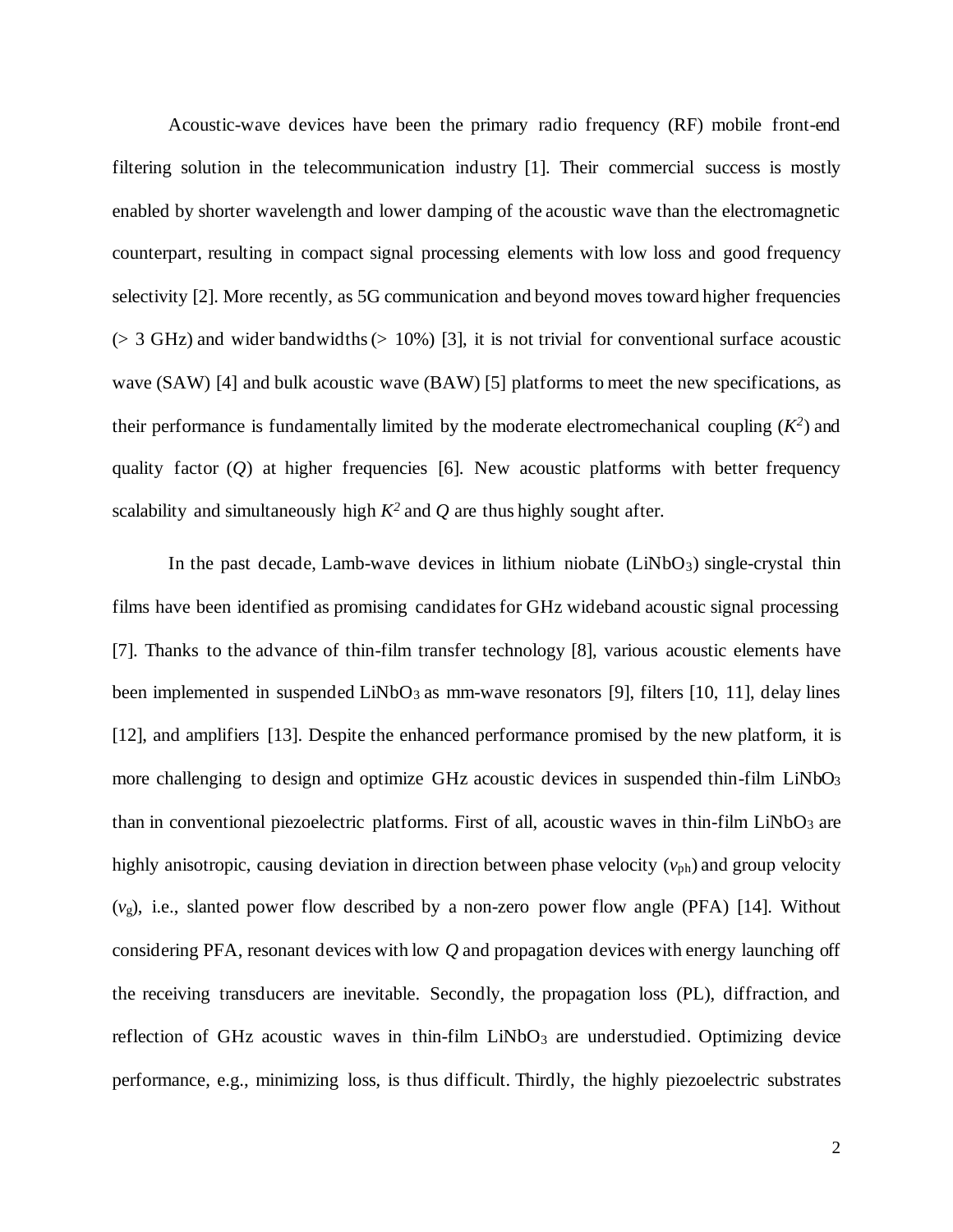tend to generate spurious modes, i.e., unwanted acoustic vibration near the main tone, via electrical routing and parasitics. It is difficult to identify the origin of such effects merely from electrical measurement. Last but not least, the characterization of acoustic components is limited to terminalto-terminal electrical response. Researchers have to mostly rely on numerical modeling to understand the GHz acoustic vibration, with little experimental validation on the actual displacement at the nanoscale.

One effective approach for designing  $LiNbO<sub>3</sub>$  phononic devices is to directly visualize the acoustic vibration. If available, such measurement would facilitate performance optimization in conventional functions and enable novel applications, e.g., capturing energy leakage in acoustic resonators or mode conversion in phononic circuits. It is also applicable to emerging applications such as topological phononic crystals and acoustic metamaterials. To achieve this goal, many attempts, including optical reflectometry [15, 16] and interferometry [17, 18], stroboscopic X-ray imaging [19, 20], and scanning electron microscopy [21, 22], among others, have been made to probe the acoustic displacement fields. However, none of these techniques can simultaneously achieve sub-100 nm spatial resolution and  $> 1$  GHz operation frequency, which are crucial for technologically relevant devices. A new method that is capable of investigating the nanoscale GHz acoustic phenomena is therefore highly desirable for designing and optimizing advanced phononic circuits.

In this work, we report the visualization of 1 GHz fundamental symmetric mode  $(S_0 \text{ mode})$ in suspended thin-film  $LiNbO<sub>3</sub>$  by transmission-mode microwave impedance microscopy (TMIM) [23-25]. The power flow angle (PFA) is directly measured from the TMIM images and compared to the finite-element simulation. Using fast Fourier transform (FFT), the forward and backward propagation waves are quantitatively analyzed and the propagation loss calculated. Our work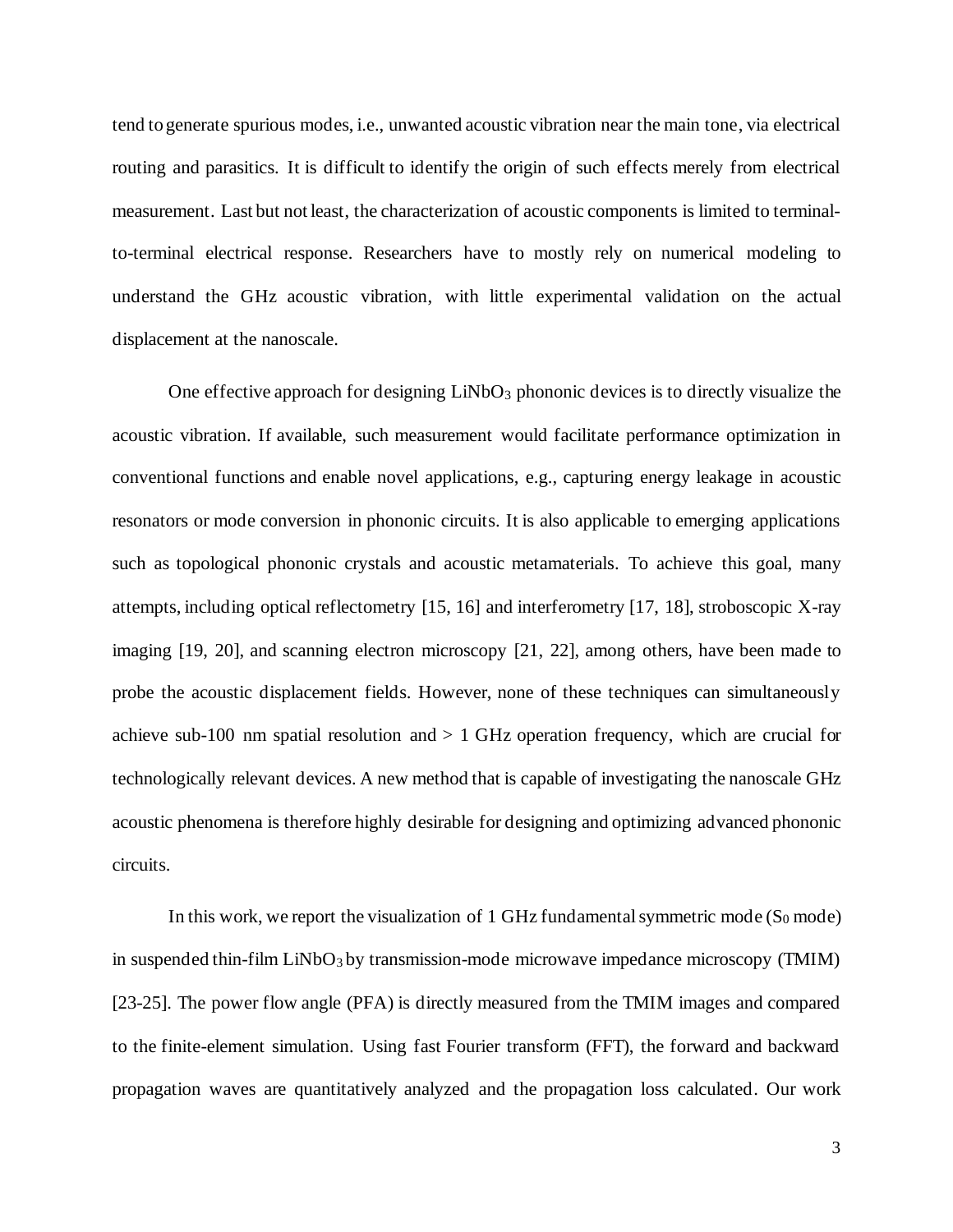provides insightful information on energy flow inside acoustic structures and suggests a new approach to characterize phononic devices.

The suspended phononic devices in this work were fabricated on 800 nm  $X$ -cut LiNbO<sub>3</sub> thin film transferred onto Si carrier chips (NGK Insulators, Ltd). The sputtered electrodes (135 nm thick) were defined by e-beam lithography. A  $SiO<sub>2</sub>$  layer (2  $\mu$ m in thickness) was deposited using plasma-enhanced chemical vapor deposition (PECVD) as the hard mask and patterned by fluorinebased reactive ion etching (RIE). The release windows in the LiNbO<sub>3</sub> film were subsequently etched using chlorine-based inductively coupled plasma reactive ion etching (ICP-RIE). The remaining  $SiO<sub>2</sub>$  was removed by low-power ICP. The devices were then released by isotropic XeF<sub>2</sub>-based silicon etching. As shown in Fig. 1a, the acoustic waveguide (width  $w = 150 \mu m$  and length  $L = 700 \text{ }\mu\text{m}$ ) with 4 ports of single-phase unidirectional transducers (SPUDTs) is oriented  $15^{\circ}$  away from the y axis. [26]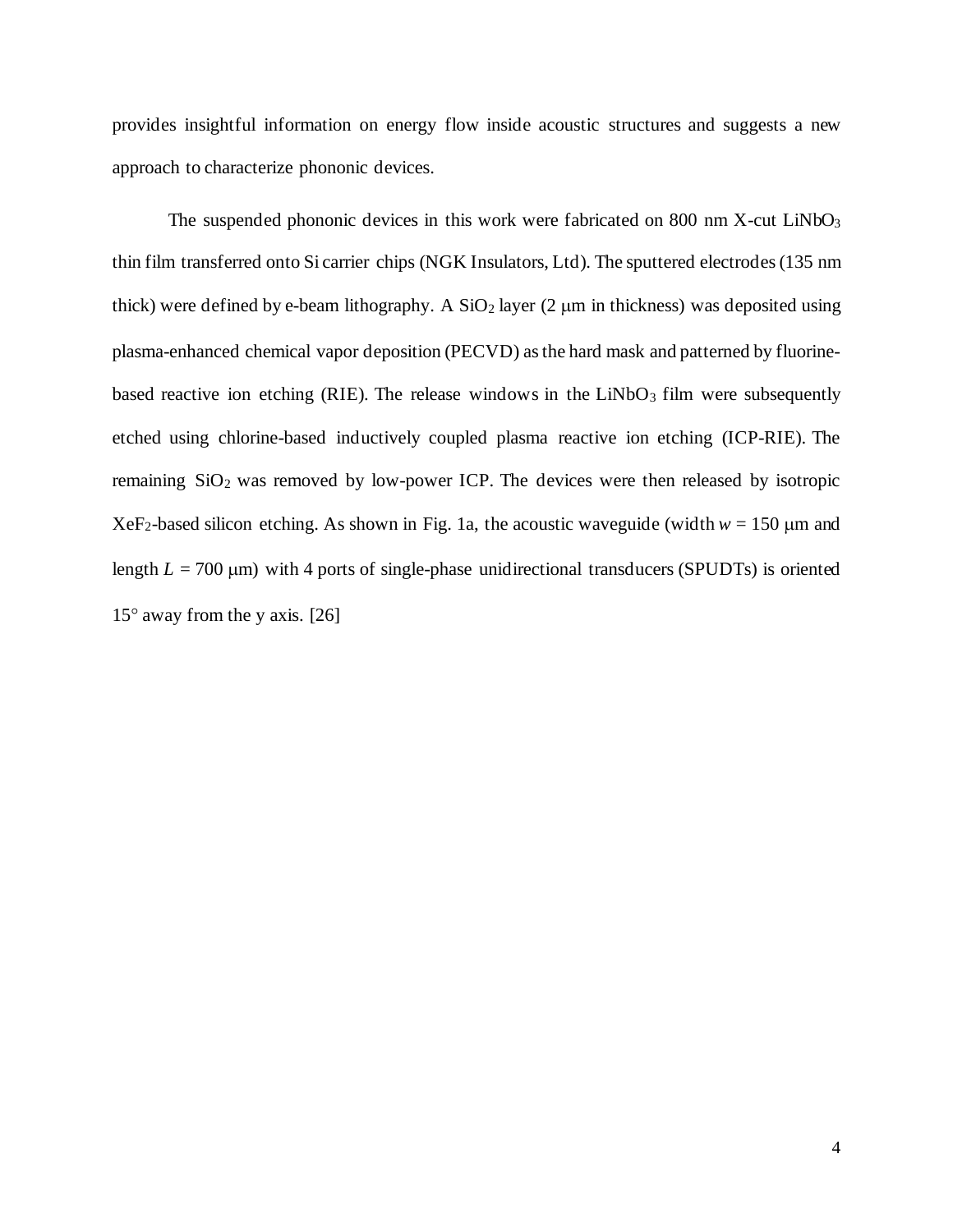

FIG. 1. (a) Optical image of the suspended X-cut LiNbO<sub>3</sub> waveguide and four ports of 10-cell singlephase unidirectional transducers (SPUDTs). The waveguide direction is tilted by  $\theta = 15^{\circ}$  from the yaxis. The red and black arrows indicate the power transmission from Port 2 to Port 3 and Port 1, respectively. The inset on the right shows a magnified image of the boxed region. One unit cell of the SPUDT consists of three fingers, one (*d*/8 in width, where *d* is the wavelength) connected to the signal electrode and two ( $d/8$ , and  $3d/8$  in widths) connected to the ground electrode. **(b)**  $S_{12}$  and  $S_{32}$  spectra of the device measured by a VNA, showing the acoustic passband at  $f = 1.00$  GHz. Note that  $S_{12}$  is significantly higher than  $S_{32}$  in the passband. (c) Finite-element simulation results of  $S_{12}$  and  $S_{32}$  spectral.

Electrical characterization of the LiNbO<sub>3</sub> waveguide test structure was first carried out with a vector network analyzer (VNA). Here the acoustic wave is launched from Port 2 and received at Ports 1 and 3. The measured transmission coefficients *S*12 and *S*<sup>32</sup> are plotted in Fig. 1b. Inside the S<sub>0</sub> passband centered at  $f = 1.00$  GHz, it is clear that  $S_{12}$  is significantly higher than  $S_{32}$  by  $\sim 20$  dB, indicative of the slanted power flow. In order to understand the power transmission, we also modeled the SPUDTs and acoustic waveguide by finite-element analysis (FEA). The simulated *S*12 and *S*<sup>32</sup> in Fig. 1c are in good agreement with the measured results in Fig. 1b.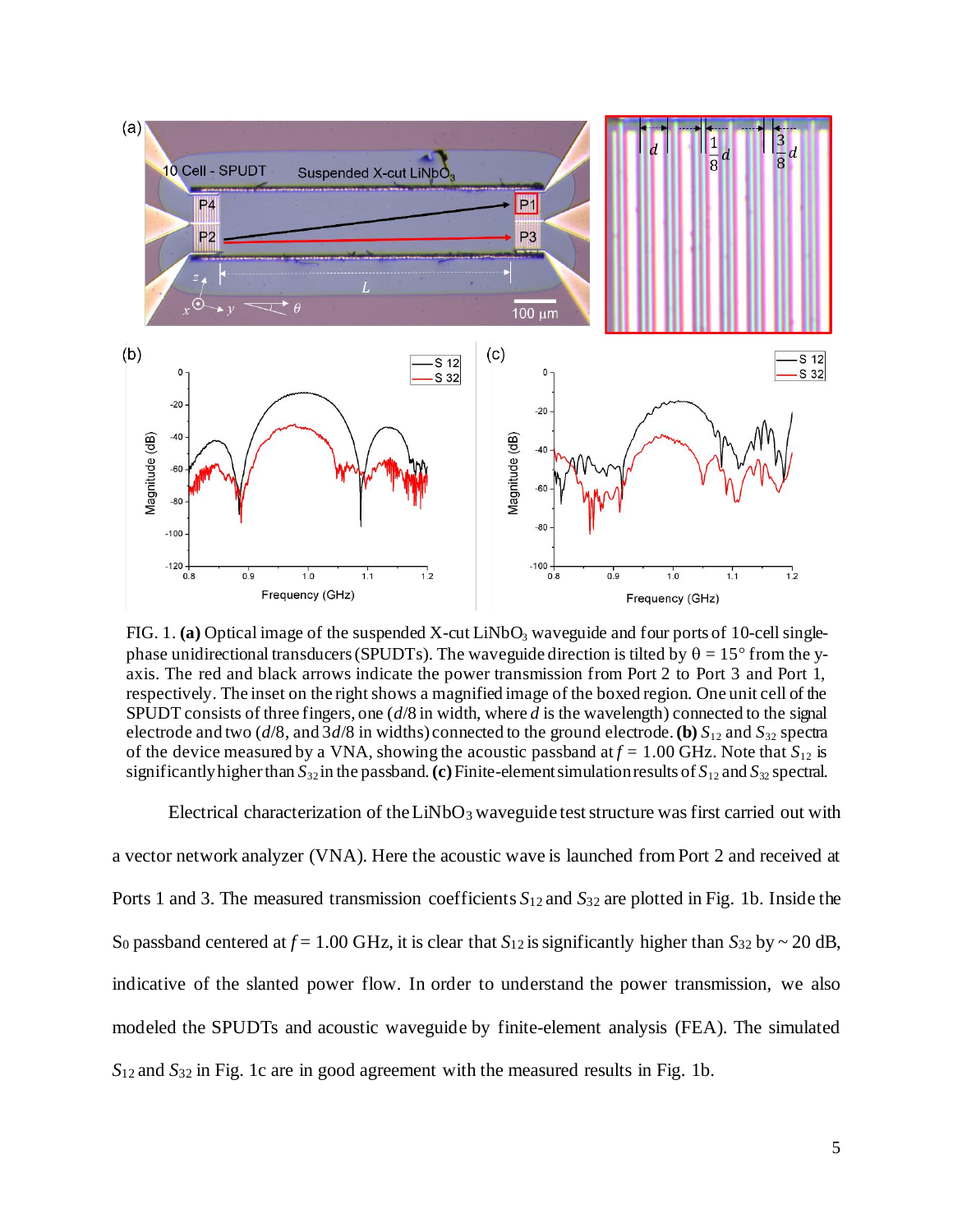

FIG. 2. **(a)** FEA of electric potential (upper panel) and in-plane displacement along the waveguide direction (lower panel) of the LiNbO<sub>3</sub> thin-film waveguide device under 3 dBm excitation power. **(b)** FEA simulated slowness curve of  $S_0$  (thick black curve) in unmetallized LiNbO<sub>3</sub> thin film along different angles to +*y*-axis (outer circle). The acoustic wave in this work is launched at  $\theta = 15^{\circ}$  (red dashed line and arrow). The direction of the group velocity is normal to the slowness curve (black arrow). The angle between the two vectors defines the power flow angle (PFA). **(c)** Simulated PFA as a function of the wave launching angle. The orange dot denotes the PFA at  $\theta = 15^{\circ}$ .

The simulated surface potential and total in-plane displacement field on the  $LiNbO<sub>3</sub>$  device are shown in Fig. 2a. The results clearly demonstrate that the slanted acoustic wave propagation, which stems from the difference in direction between phase velocity  $(v_{ph})$  and group velocity  $(v_g)$ [14]. Fig. 2b plots the S<sub>0</sub> slowness curve, i.e.,  $1/v_{ph}$  along launching angles from 0 to 2. The PFA is then determined by the angle between the phase velocity (along the wave launching by SPUDT) and the group velocity (along the normal line of the slowness curve). Fig. 2c shows the simulated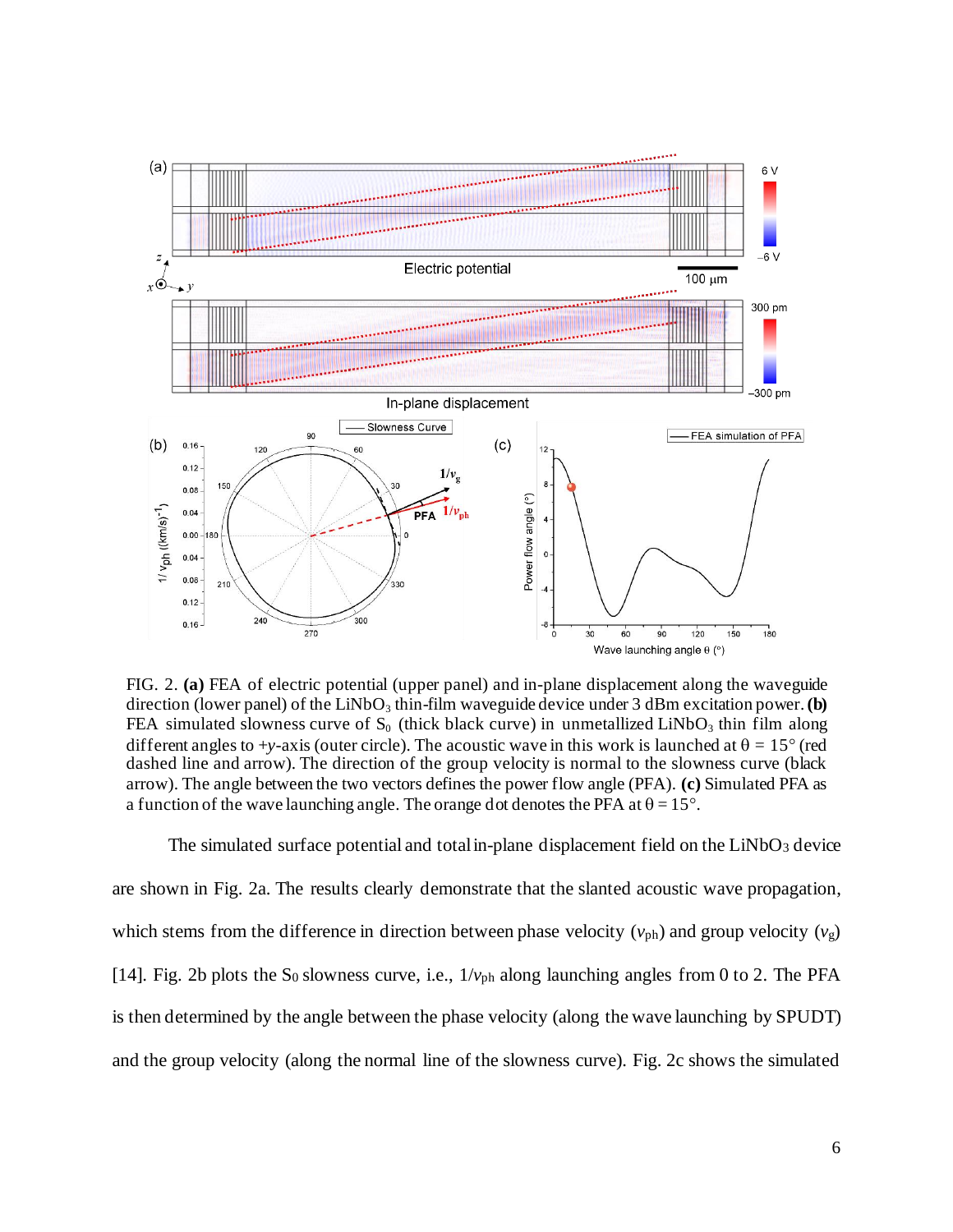PFA as a function of the wave launching angle. At  $\theta = 15^{\circ}$ , the simulation indicates that PFA is ~ 7.7°, which is consistent with previous reports [27, 28].



FIG. 3. **(a)** Schematic of the TMIM imaging on a suspended waveguide. **(b)** TMIM images overlaid on top of an optical picture of the device. The red arrow and dashed lines denote the propagation direction and approximate boundaries of the acoustic wave.

Visualization of the Lamb wave on thin-film  $LiNbO<sub>3</sub>$  waveguide was carried out by TMIM, an atomic-force-microscopy (AFM)-based technique with sub-100nm spatial resolution [23-25]. Fig. 3a shows the schematic of the experiment, where the acoustic wave is launched by the emitter SPUDT and the induced piezoelectric potential at 1.00 GHz is detected by the tip. The signal is then amplified and demodulated by an in-phase/quadrature (I/Q) mixer, which converts timevarying acoustic signals to time-independent impedance images. The complex-valued TMIM signal  $V_{\text{Ch1}} + i * V_{\text{Ch2}}$  thus provides a phase-sensitive measurement on the local displacement field of the Lamb wave. Fig. 3b shows images from one of the two TMIM channels taken at various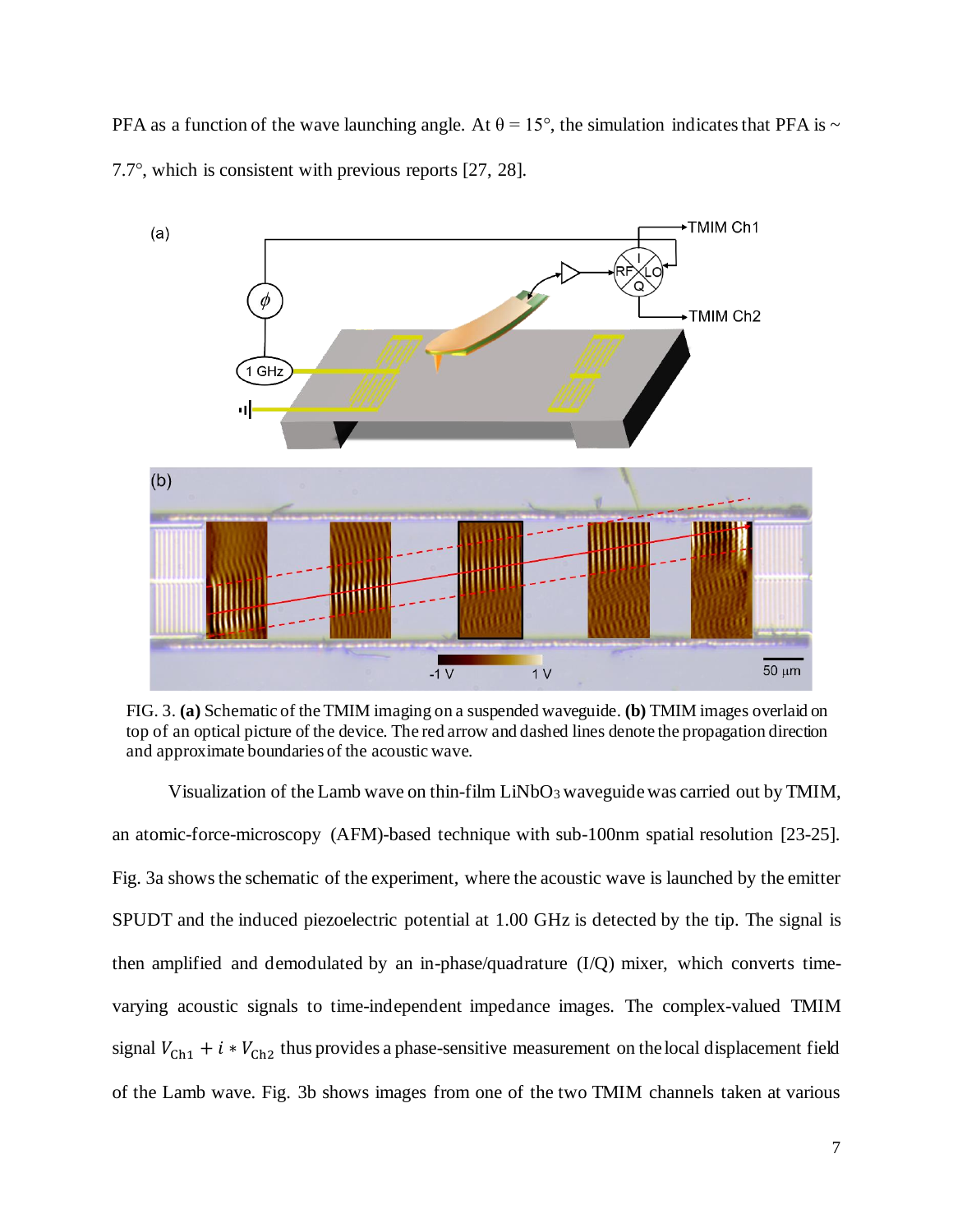locations on the device. The prominent Lamb wave launched from Port 2 is planewave-like with wavefront parallel to the emitter SPUDT. The acoustic power flow, on the other hand, clearly deviates from the wave launching direction. By tracking the maximum intensity in the TMIM images along the LiNbO<sub>3</sub> waveguide (red arrow), we can estimate a PFA  $\sim 8^{\circ}$  for this device, which matches well with the simulated result above. It should be noted that, in addition to the primary wave bounded by the dashed lines in Fig. 3b, scattered waves due to waveguide boundaries and interference pattern due to multiple reflections are observed in the TMIM images. These imperfections are sample-dependent and difficult to be simulated by FEA. Careful analysis of these secondary features could help optimize device performance in future studies.



FIG. 4. **(a)** Simultaneously demodulated TMIM Ch1 and Ch2 images near the center of the testbed device. **(b)** FFT amplitude map of the TMIM data in **a**. **(c)** Line profile across the yellow dashed line in **b**. **(d)** Peak FFT intensity of TMIM results as a function of distance from the wave launching port. The blue and orange dots represent the forward and backward propagation, respectively. Dashed lines are linear fits to the data.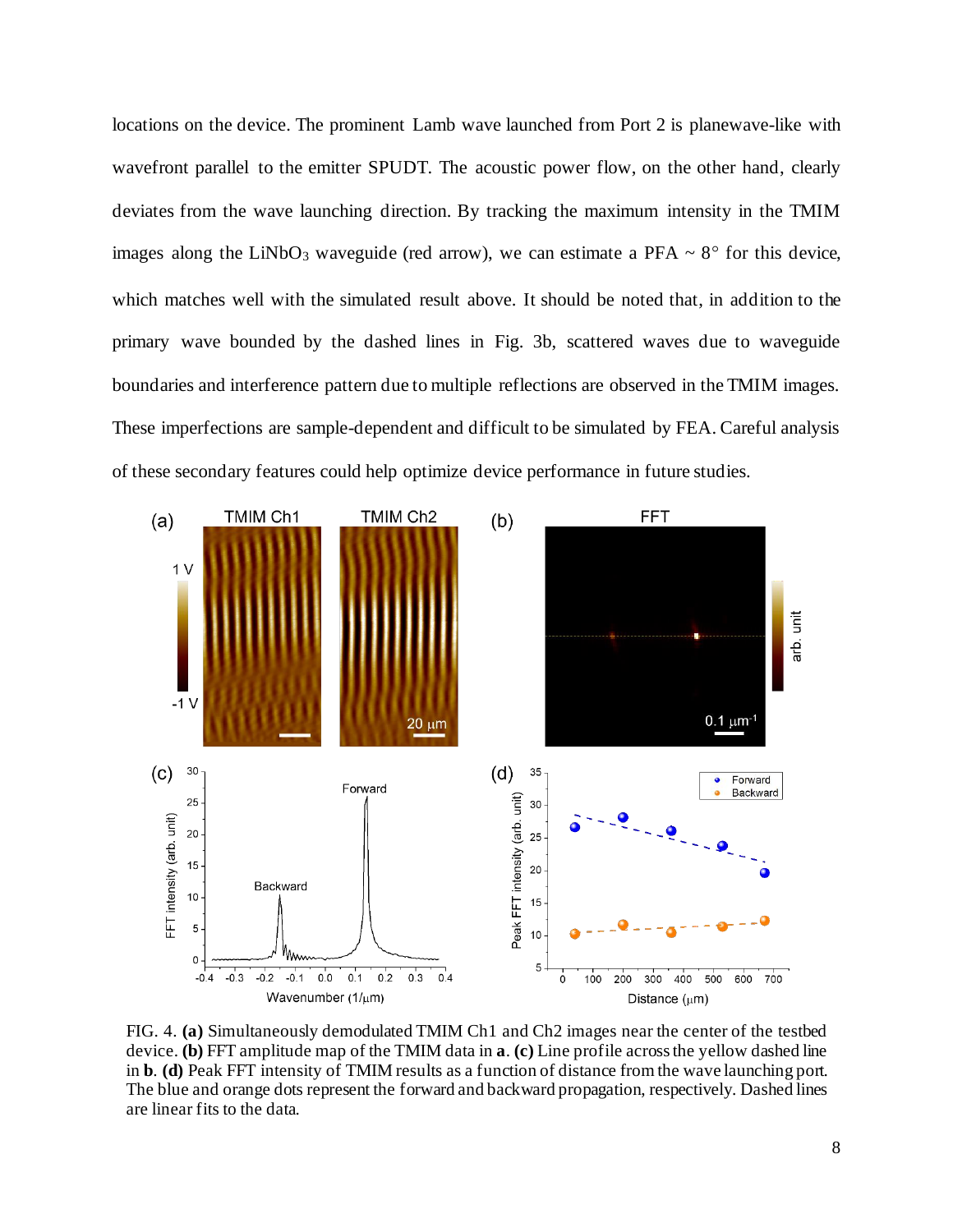In addition to imaging acoustic waves, the TMIM also allows us to perform quantitative analysis of the power flow in  $LiNbO<sub>3</sub>$  waveguides. Specifically, the momentum-space information can be obtained by taking FFT [25] of the combined signal  $V_{\text{Ch1}} + i * V_{\text{Ch2}}$ . Fig. 4a displays the TMIM images from the two orthogonal channels at the center of the suspended device (outlined in black in Fig. 3b). The corresponding FFT amplitude map near zero wavenumber is shown in Fig. 4b, where two high-intensity spots are clearly seen along the waveguide direction. In Fig. 4c, we plot the line profile across the dashed line in Fig. 4b. The peaks on the left and right correspond to the right-moving and left-moving Lamb waves, respectively. Since the FFT amplitude is directly proportional to the magnitude of the waves, we can estimate that, at this location, the power of the forward-propagating wave is  $\sim$  7 times higher than that of the backward one from the ratio between these two intensity peaks. By plotting the peak height as a function of the position (Fig. 4d), we can calculate PLs of  $\sim$  4.0 dB/mm for the forward wave and  $\sim$  1.8 dB/mm for the backward wave, which are comparable to that reported in suspended LiNbO<sub>3</sub> thin films [29]. The difference in PL between wave propagating in opposite directions requires further investigations. Nevertheless, we emphasize that such phase-sensitive information is not readily available from other spatially resolved methods that mainly probe the surface oscillation amplitude. Given its advantages of high operation frequency, superior spatial resolution, and phase-sensitive detection of piezoelectric potential, the TMIM is expected to play a major role in future studies of acousto-electronic systems.

To summarize, we report the fabrication of suspended LiNbO<sub>3</sub> acoustic waveguides and the visualization of slanted power flow of acoustic waves on such phononic devices. Combining finite-element modeling and transmission-mode microwave microscopy, we are able to directly measure the power flow angle, which is in good agreement with the calculated value. FFT analysis of the two orthogonal microwave images yields crucial information on the forward-propagating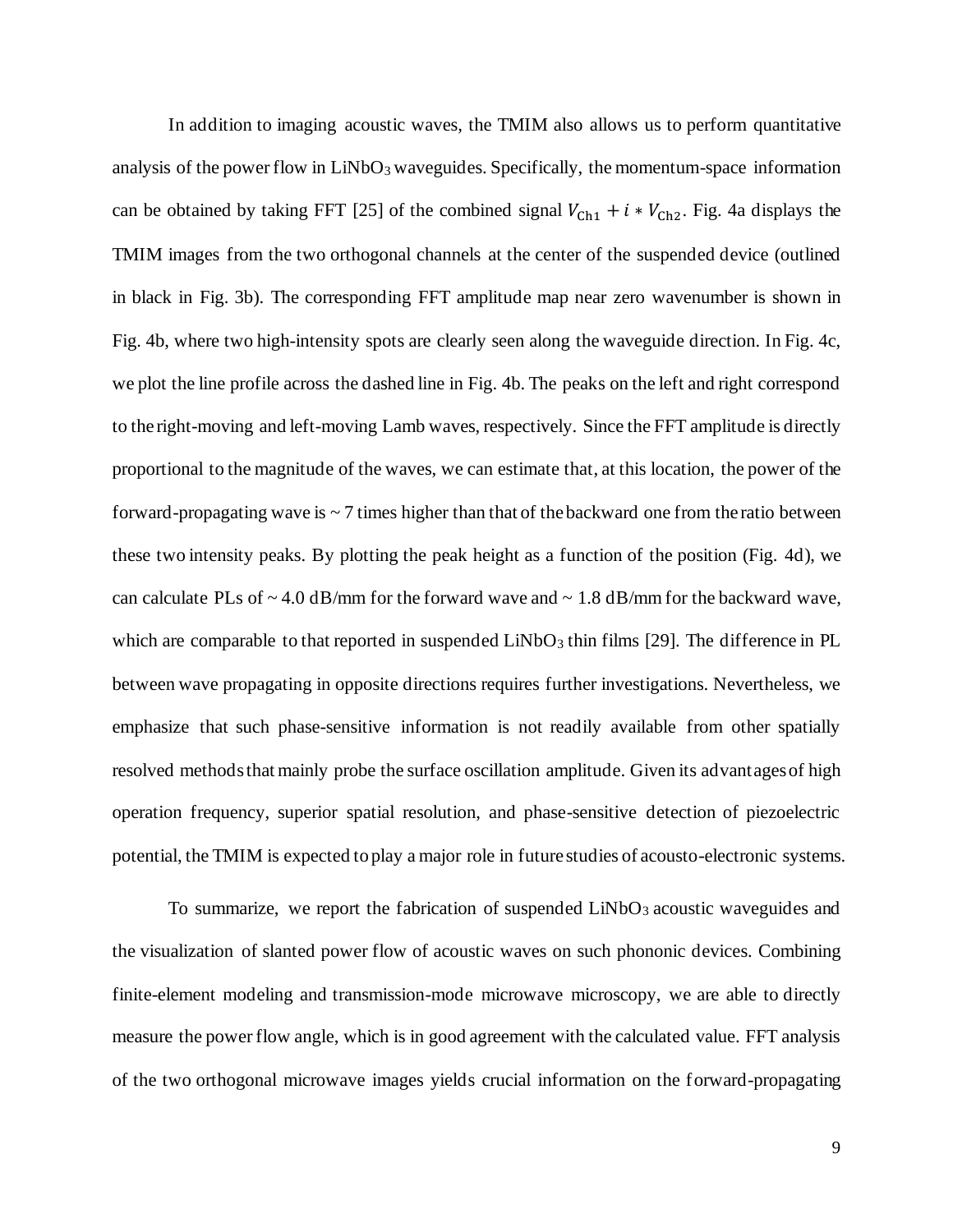and reflected waves, from which the propagation loss can be evaluated. Our work demonstrates the exquisite sensitivity and high resolution of the TMIM technique in characterizing phononic circuits, which may find widespread applications in electromechanics, optomechanics, and quantum science and engineering.

#### **ACKNOWLEDGMENTS**

The TMIM work was supported by NSF Division of Materials Research Grant DMR-2004536 and Welch Foundation Grant F-1814. The phononic device fabrication work was supported by DARPA Microsystems Technology Office (MTO) Near Zero Power RF and Sensor Operations (N-ZERO) project programs.

## **DATA AVAILABILITY**

The data that support the findings of this study are available from the corresponding author upon reasonable request.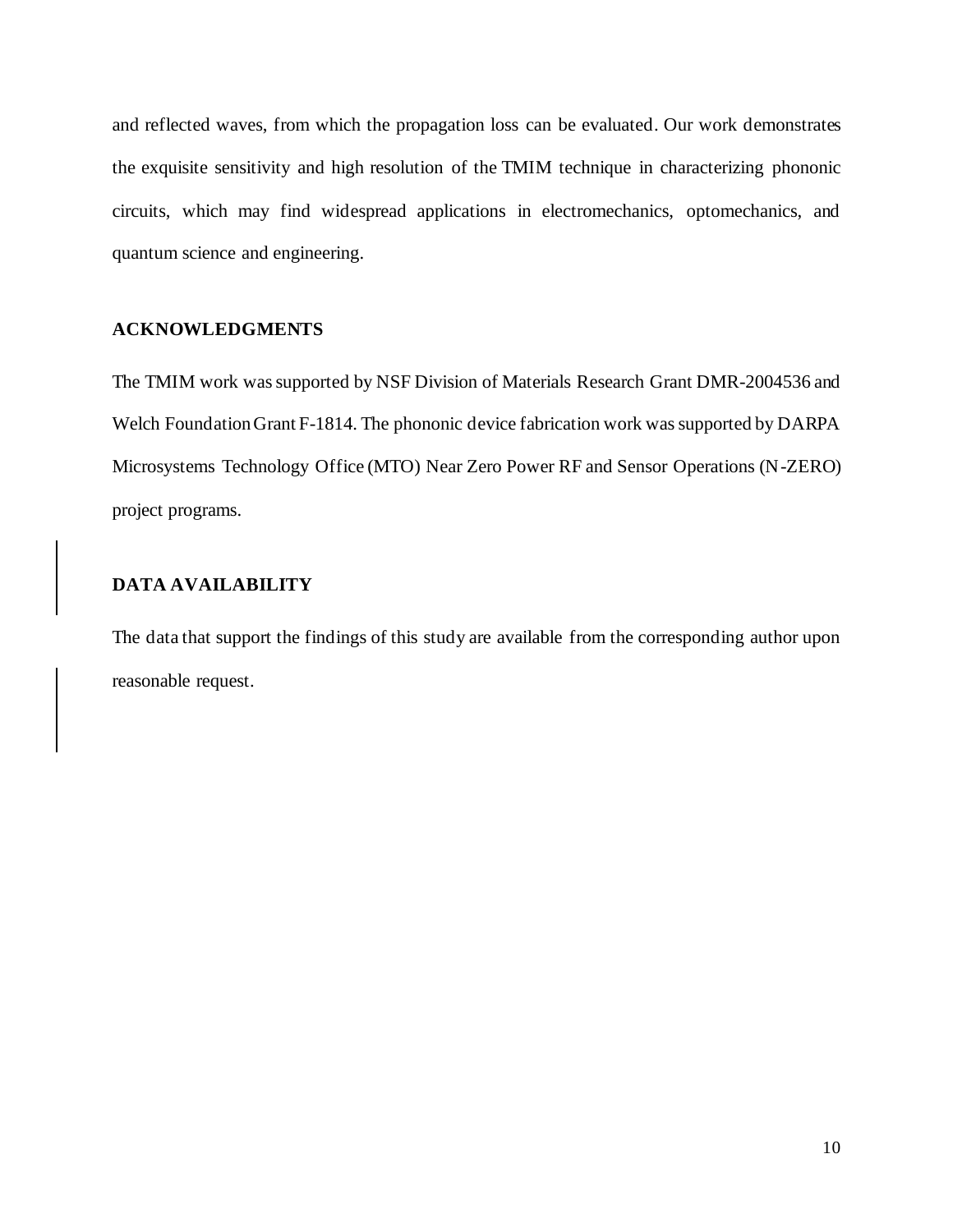### **References:**

[1] R. Ruby, A Snapshot in Time: The Future in Filters for Cell Phones. *IEEE Microwave Magazine* **16**, 46-59 (2015).

[2] T. Bauer, C. Eggs, K. Wagner, and P. Hagn, A Bright Outlook for Acoustic Filtering: A New Generation of Very Low-Profile SAW, TC SAW, and BAW Devices for Module Integration. *IEEE Microwave Magazine* **16**, 73-81 (2015).

[3] A. Ghosh, A. Maeder, M. Baker, and D. Chandramouli, 5G Evolution: A View on 5G Cellular Technology Beyond 3GPP Release 15. *IEEE Access* **7**, 127639-127651 (2019).

[4] K. Y. Hashimoto, *Surface Acoustic Wave Devices in Telecommunications: Modeling and simulation*. Springer-Verlag, Berlin (2000).

[5] K. Y. Hashimoto, *RF bulk acoustic filters for communications*. Artech House, Boston (2009).

[6] *IEEE Standard on Piezoelectricity*, ANSI/IEEE Std 176-1987, 1-1988 (1988).

[7] S. Gong, R. Lu, Y. Yang, L. Gao, and A. E. Hassanien, Microwave Acoustic Devices: Recent Advances and Outlook. *IEEE Journal of Microwaves* **1**, 601-609 (2021).

[8] M. Pijolat, A. Reinhardt, E. Defay, C. Deguet, D. Mercier, M. Aid, J.S. Moulet, B. Ghyselen, D. Gachon, and S. Ballandras, Large Qxf product for HBAR using Smart Cut<sup>TM</sup> transfer of LiNbO<sub>3</sub> thin layers onto LiNbO<sub>3</sub> substrate. *2008 IEEE Ultrasonics Symposium*, 201-204 (2008).

[9] Y. Yang, R. Lu, L. Gao, and S. Gong, 10–60-GHz Electromechanical Resonators Using Thin-Film Lithium Niobate. *IEEE Transactions on Microwave Theory and Techniques* **68**, 5211-5220 (2020).

[10] Y. Yao, B. Liu, H. Zhang, H. Liu, and J. Liu, Design of thin-film lithium niobate structure for integrated filtering and sensing applications.*Result in Physics* **17**, 103082 (2020).

[11] Y. Yang, R. Lu, L. Gao, and S. Gong, 4.5 GHz Lithium Niobate MEMS Filters With 10% Fractional Bandwidth for 5G Front-Ends. *J. Microelectromechanical Systems* **28**, 575-577 (2019).

[12] C. J. Sarabalis, Y. D. Dahmani, A. Y. Cleland, and A. H. Safavi-Naeini, S-band delay lines in suspended lithium niobate. *J. Appl. Phys.* **127**, 054501 (2020).

[13] Z. Chen, Q. Xu, K. Zhang, W. H. Wong, D. L. Zhang, E. Y. B. Pun, and C. Wang, Efficient erbiumdoped thin-film lithium niobate waveguide amplifiers. *Optics Letter* **46**, 5 (2021).

[14] D. Royer and E. Dieulesaint, *Elastic Waves in Solids I*, Springer-Verlag Berlin 1996.

[15] A. Mahjoubfar, K. Goda, A. Ayazi, A. Fard, S. H. Kim, and B. Jalali, High-speed nanometerresolved imaging vibrometer and velocimeter. *Appl. Phys. Lett*. **98**, 101107 (2011).

[16] Y. Xu, W. Fu, C.-l. Zou, Z. Shen, and H. X. Tang, High quality factor surface Fabry-Perot cavity of acoustic waves, *Appl. Phys. Lett*. **112**, 073505 (2018).

[17] K. Kokkonen and M. Kaivola, Scanning heterodyne laser interferometer for phase-sensitive absolute-amplitude measurements of surface vibrations. *Appl. Phys. Lett*. **92**, 063502 (2008).

[18] Z. Shen, X. Han, C.-L. Zou, and H. X. Tang, Phase sensitive imaging of 10 GHz vibrations in an AlN microdisk resonator, *Rev. Sci. Instrum*. **88**, 123709 (2017).